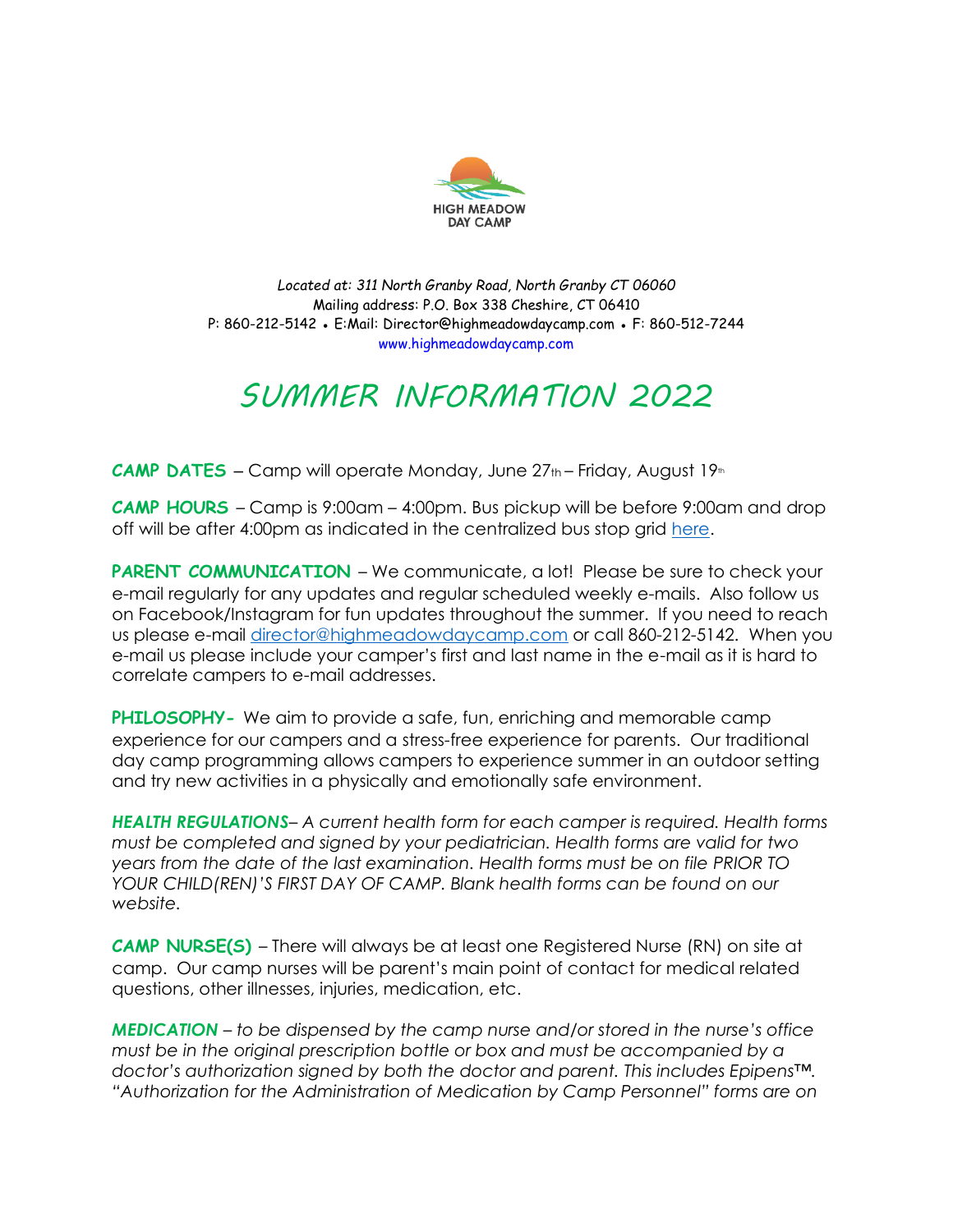*our website and must be current within 12 months. This form needs to be returned only if the camp is to dispense medication to your child.*

**ILL CAMPERS** – During the day if campers / counselors are determined by the nurse to have an observable illness, such as constant coughing, stomach issues, respiratory distress, or a temperature over 100.4 degrees Fahrenheit campers / counselors will be sent home. Our nurse will work with you to determine next steps. If a camper/counselor is diagnosed with COVID-19, we will immediately report this to the health department and follow their direction.

**ACTIVITIES-** We are excited to offer all activities this summer, with the exception of cooking. Activities will be differentiated between groups to be age appropriate. Age based activities such as archery (3rd grade and up), riflery (5T<sup>h</sup> grade and up) and specific high adventure elements are the only activities younger campers will not participate in.

**SWIMMING** – Water safety and instruction is something we pride ourselves in teaching at High Meadow Day Camp. We have an amazing group of lifeguards who are excited to work with your camper and oversee their safety in the pool. All campers will have 1 period of instructional swim and 1 period of free swim each day.

**RAINY DAYS** - As much as possible, activities will be held outdoors-even in light to moderate rain. We will move under shelter for indoor activities in heavy rain and other conditions as determined by camp administration.

**BREAKFAST/LUNCH / SNACK** – Camp provides breakfast, lunch and snack each day. We ask that families do not send in their own food due to allergy concerns. With that said, if your camper has specific dietary needs, we will work with you for us to supply appropriate food or formulate an individualized alternative plan.

- *Breakfast* will be served grab and go style upon arrival and will consist of items such as cereals, yogurts, muffins, and fresh fruit.
- Hot *lunch* is prepared each day by our amazing chef. Lunch will be served in 2 waves to eliminate the amount of campers/staff eating in the lodge at once. Our food is great, there is no denying it! We will be formulating a rotating biweekly menu of all of the camp favorites that will be posted on our website.
- We treat the campers to a popsicle/ice cream *snack* each day to stay cool at 2:00pm.

**PARENT VISITATION** – During the camp day High Meadow Day Camp is closed to visitors. If you pick up your camper early, you will be stopped at the guard stand halfway up the driveway; we will bring campers to parents. Communication between parents and camp administration will be very fluid. As always, we will be responsive to questions and concerns. Parents and High Meadow Day Camp will partner to create a healthy, fun and instructional summer for campers and counselors.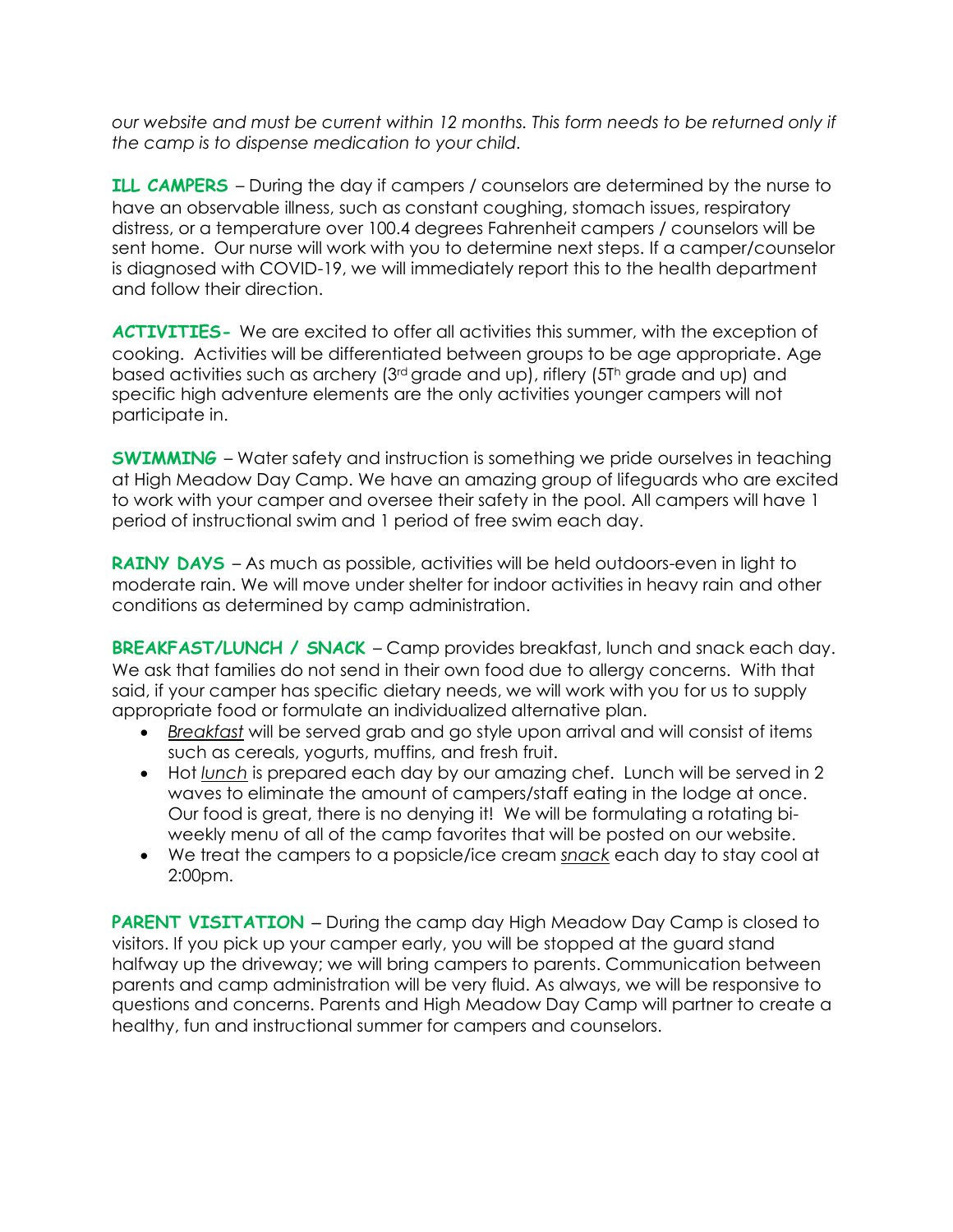## *TRANSPORTATION, PICK-UP & DROP-OFF, ATTENDANCE*

**BUS TRANSPORTATION** – Transportation is provided to and from camp each day. All High Meadow Day Camp buses are driven by professional drivers who drive for local school districts during the school year. We use First Student Transportation to service our transportation needs.

Our goal is to always have a counselor on each bus at the first stop in the morning and last stop in the afternoon. If this is unattainable we will designate a "stop parent" to help oversee arrival and departure to and from the bus.

Please review appropriate bus behavior with your camper such as: remaining seated, facing forward, using appropriate language, no throwing of objects, listening to bus counselor and/or bus driver. First Student Transportation reserves the right to refuse service to any individual who displays unsafe/inappropriate behavior on the bus.

**BUS TIMING-** Please note that the times on the bus transportation grid indicate when the bus is planned to leave the stop and when it is planned to arrive. There are situations which may cause a delay, especially with summer construction. If any routes are effected throughout the summer we will reach out to families at the specific stops with updated times. We cannot wait for late arrivals in the morning. If you are late you can look at the grid and see if you can make it to another stop on your assigned bus. In the afternoon, please be on time to pickup your camper. The bus needs to move through the route in a timely manner to get all of our campers home and 1 late parent can effect the entire bus route.

**DROP-OFF-** If you are going to be dropping off your camper in the morning please do so between 8:00am – 9:00am so that they are with us for the start of the day. Of course, there may be appointments or other obligations that cause you and your camper to arrive later and in these situations please follow the direction of the person at our guard stand upon arrival.

**EARLY DISMISSAL-** If you will be picking up your camper from camp early, please do so before 3:30pm. The time between 3:30pm – 4:00pm is when the groups begin transitioning to our dismissal field and buses start arriving. This is a very busy time and our focus is on dismissing the majority of our campers onto buses and we cannot track down individual campers for dismissal at this time.

**ABSCENSES AND EARLY DISMISSAL REPORTING-** To report a camper absence or notify us of an early dismissal please utilize the form linked [here](https://forms.gle/oQAL9bRqTxzqQnaH6) This will save you time and free up our phone lines. If picking up early please fill out the form prior to 11:00am so that we can get the message to your camper's group. If you do not realize you are going to need to pickup early until later in the day please call the office at 860-212- 5142.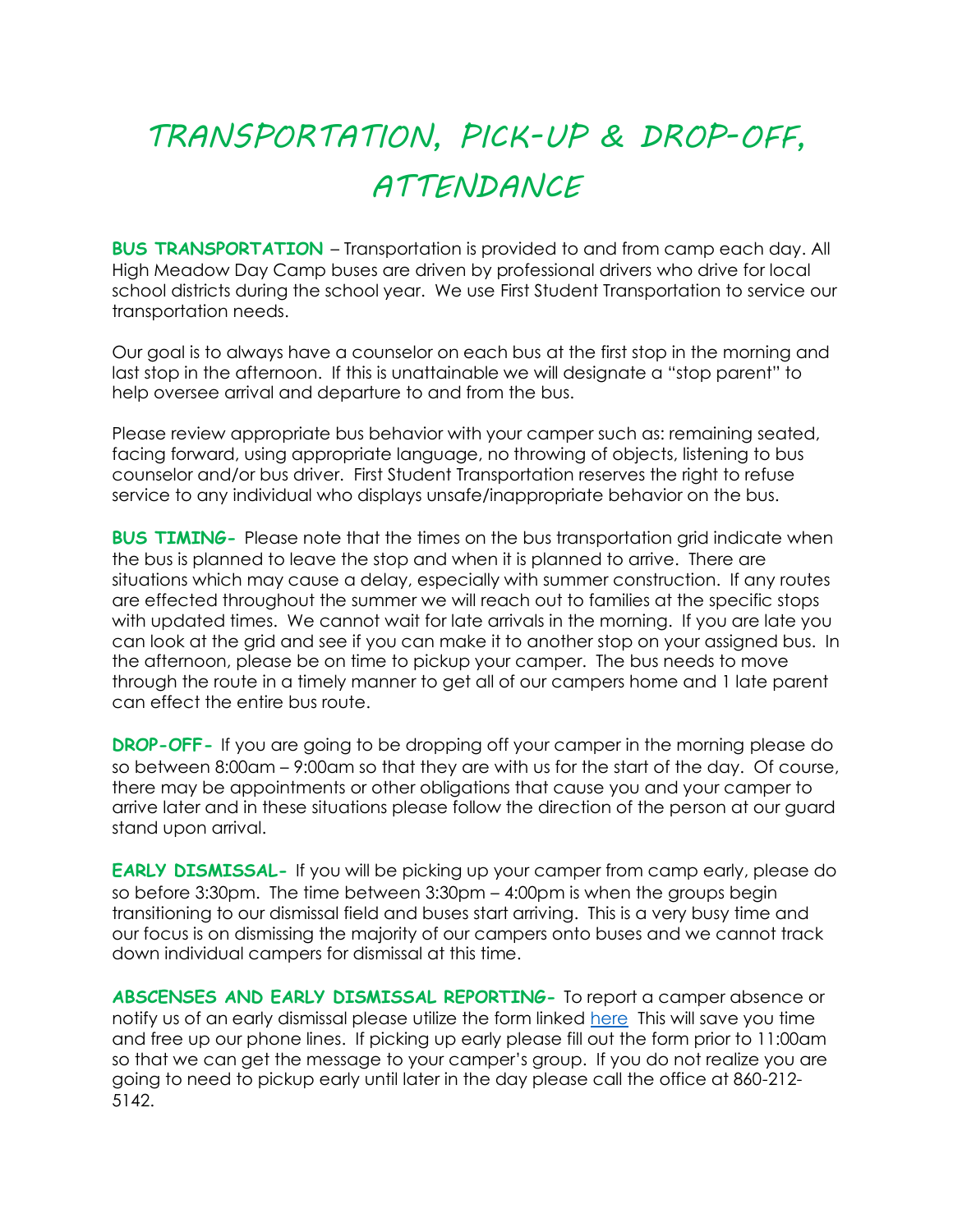#### *WHAT TO BRING TO CAMP*

Our motto for the summer is to deliver an unforgettable summer experience to our campers and a stress-free summer for our parents. With this said, campers should come to camp each day in their camp t-shirt, shorts and closed toed shoes. In a backpack pack a towel, sunscreen, swimsuit along with goggles, water bottle and bug spray (if desired). We have water stations throughout camp with cups so if you prefer not to send in a water bottle or forget, no worries! For the sunscreen, counselors are able to help apply to your camper. The past two summers we asked to send in spray-which worked great for quick and effective application. Make sure everything you send into camp is labeled with your camper's first and last name. Here is your daily checklist:

| Camp T-Shirt (On)                                                                                                         | Water Bottle (In Backpack)                       | *Please note<br>that we do<br>have theme<br>days such as<br>"Jersey Day"<br>and on these<br>days it is<br>acceptable<br>to wear the<br>themed<br>costume<br>rather than<br>the camp t-<br>shirt. |
|---------------------------------------------------------------------------------------------------------------------------|--------------------------------------------------|--------------------------------------------------------------------------------------------------------------------------------------------------------------------------------------------------|
| Shorts (On)                                                                                                               | Goggles (if desired) (In Backpack)               |                                                                                                                                                                                                  |
| Closed Toed Shoes (with socks)<br>(On)                                                                                    | Sweatshirt/Light Jacket (optional,<br>as needed) |                                                                                                                                                                                                  |
| Swimsuit (In Backpack)<br>*some campers prefer to wear<br>their swimsuit to camp and pack<br>their shorts, which is fine. | *Label everything!                               |                                                                                                                                                                                                  |
| Sunscreen (In Backpack)                                                                                                   | *Label everything!                               |                                                                                                                                                                                                  |
| Towel (In Backpack)                                                                                                       | *Label everything!                               |                                                                                                                                                                                                  |
| Bug Spray (In Backpack)                                                                                                   | *Label everything! (yes, label<br>everything)    |                                                                                                                                                                                                  |